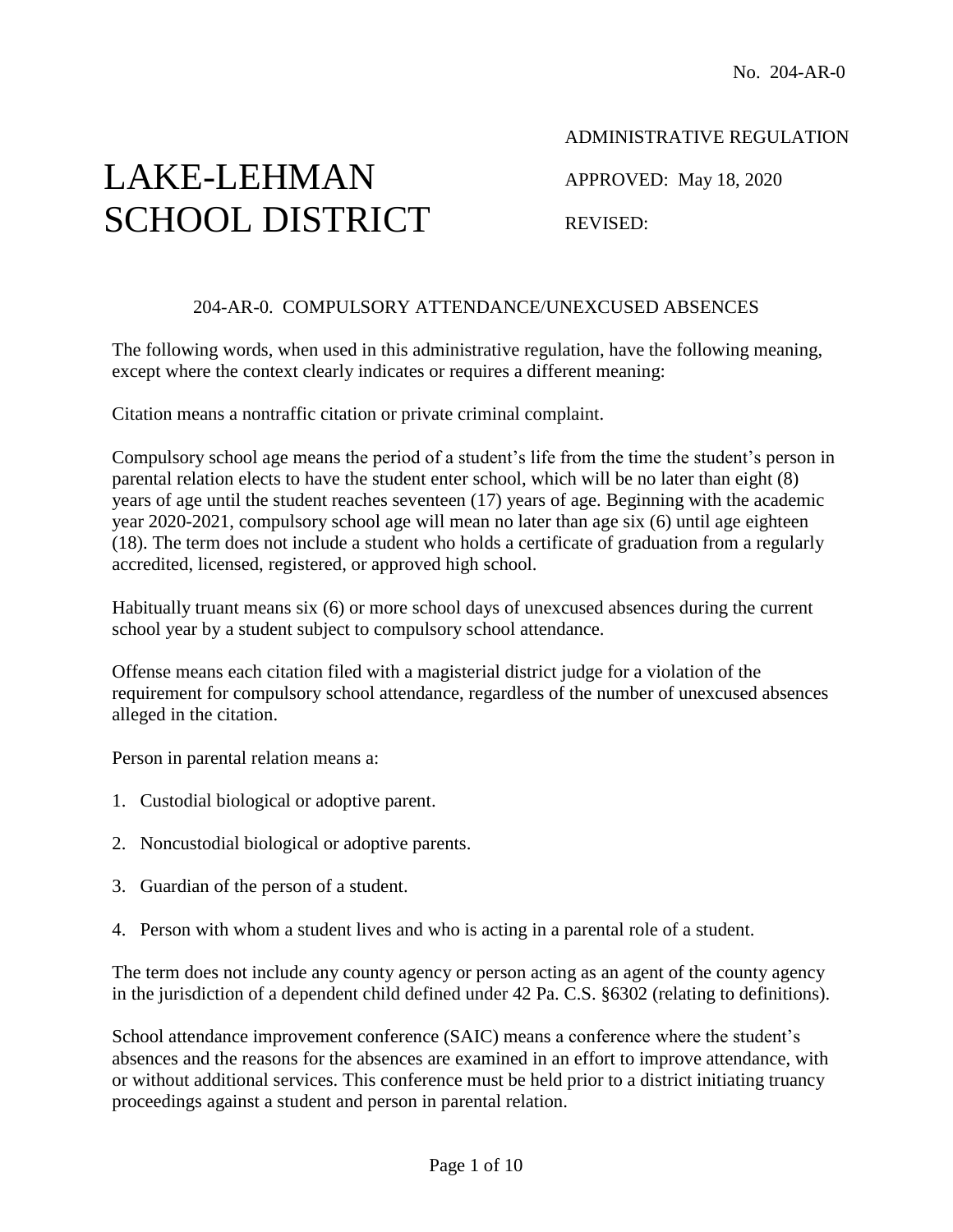School attendance improvement plan means the form created by the Pennsylvania Department of Education (PDE), or a similar form, to document the outcome and next steps of the school attendance improvement conference.

School-based or community-based attendance improvement program means a program designed to improve school attendance by seeking to identify and address the underlying reasons for a student's absences. The term may include an educational assignment in an alternative education program, provided the program does not include a program for disruptive youth established pursuant to Article XIX-C of the Pennsylvania Public School Code.

School day means the length of time that a student subject to compulsory school attendance is expected to be receiving instruction during a calendar day, as determined by the Board.

Truant means having incurred three (3) or more school days of unexcused absences during the current school year by a student subject to compulsory school attendance.

Unexcused absence means an absence from school which is not permitted by state law or Board policy and for which an approved explanation has not been submitted within the time period and in the matter prescribed by the Board. An out-of-school suspension will not be considered an unexcused absence.

It is mandatory for all students of compulsory school age residing in the state to attend a school in which all required subjects and activities are taught.

#### Attendance

All students of compulsory school age who either:

- 1. Reside in the district and are enrolled in district schools,
- 2. Qualify for attendance in the district but are not currently enrolled in any school,
- 3. Attend district schools on a tuition basis,

are required to comply with the adopted Board policy governing attendance.

Designated staff in each school will be responsible for monitoring and maintaining records of each student's attendance.

The district will employ and designate at least one (1) staff member to serve as an attendance officer or home and school visitor, to enforce compulsory attendance requirements.

#### School Response to Absences

The school is a critical part of a student's support system, and school staff have a significant opportunity to assist students and their families to comply with attendance requirements.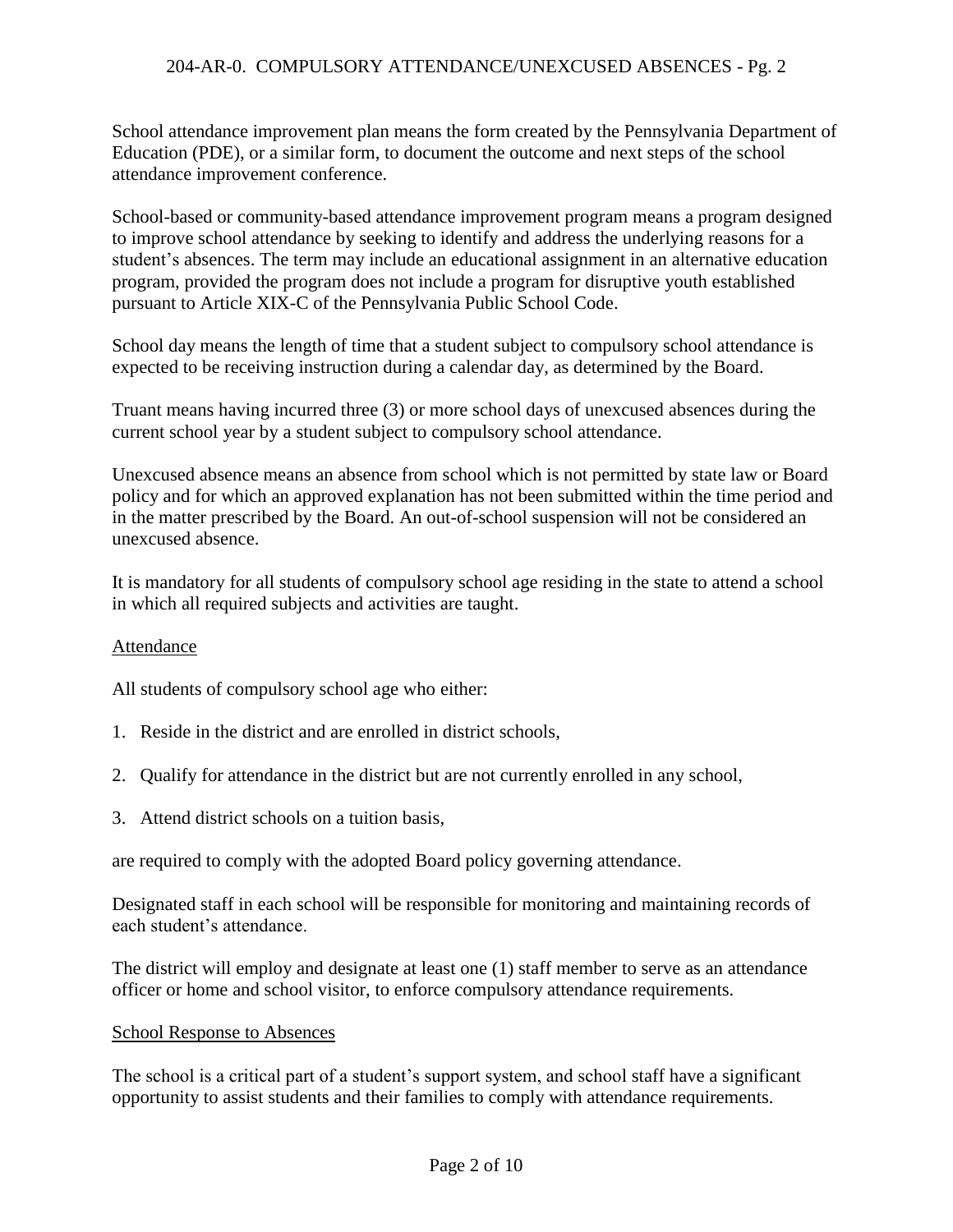Staff will treat all absences as unexcused until a written excuse explaining the absence is submitted within three (3) days of the absence.

The person in parental relation and student will be informed that if a written excuse is not provided within three (3) days of the absence, the absence will be permanently recorded as unexcused. District staff will provide written notice to the person in parental relation upon each incident of unexcused absence.

Each building principal or teacher will report to a designated district employee when a student has been absent for three (3) days, or their equivalent, without a lawful excuse.

If the designated employee discovers that a district student is unable to attend school because of a lack of clothing or food, s/he will report the case to a suitable relief agency operating in the district or to a county board of assistance for investigation and relief.

Teachers can be the first line of defense for compulsory attendance, as they are the first to recognize students with possible attendance issues. Teachers will implement a plan of action that includes, but is not limited to:

- 1. Distributing and reviewing with students and families the adopted Board policies governing attendance and student responsibilities.
- 2. Meeting individually with students to discuss reasons for absence.
- 3. Providing feedback to designated district staff.
- 4. Making referrals to guidance counselors.
- 5. Cooperating with the Student Assistance Program, as appropriate.
- 6. Attending the school attendance improvement conference, as necessary.
- 7. Contributing, as necessary, to the development of the school attendance improvement plan.

## District Response to Unexcused Absences

The person in parental relation of a compulsory school age student is subject to penalties if compulsory attendance requirements are not met.

The designated district employee will make every effort to work collaboratively with the person in parental relation to address the truancy of a student and will not initiate formal action until an SAIC has been held and the student is habitually truant.

## *First Unexcused Absence –*

Designated district staff will send to the person in parental relation a notice about the unexcused absence. The notice will be in the preferred language of the person in parental relation, will contain a description of the consequences that will follow if the student becomes habitually

#### Page 3 of 10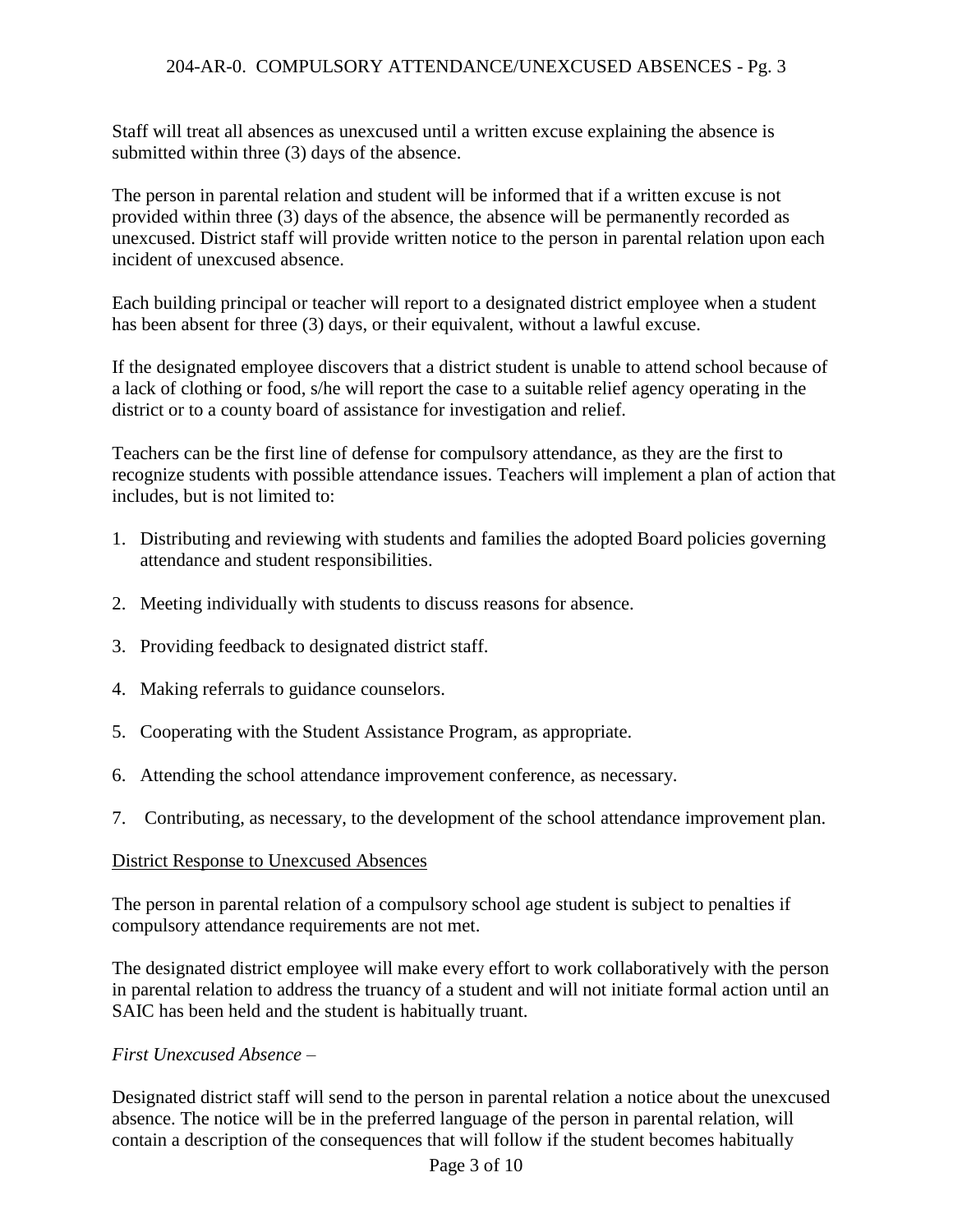truant, and the name and telephone number of the district employee that the person in parental relation can contact to request assistance in resolving the student's truant behavior.

#### *Second Unexcused Absence –*

Designated staff will send to the person in parental relation a notice of a second unexcused absence. The notice will contain a description of the consequences that will follow if the student becomes habitually truant, and the name and telephone number of the district contact. The second notice will include another offer of district assistance and will be in the preferred language of the person in parental relation.

#### *Third Unexcused Absence –*

Designated district staff will send notice to the person in parental relation, in writing, within ten (10) school days of the student's third unexcused absence, that contains a description of the consequences that will follow if the student becomes habitually truant, and the name and telephone number of the district contact. The third notice will include another offer of district assistance and will be in the preferred language of the person in parental relation.

The district will also send to the person in parental relation an invitation to attend an SAIC at which the student's absences and reasons for the absences are to be examined in order to improve attendance, with or without additional services.

If a student continues to incur additional unexcused absences after the school has issued the notice of the student's third unexcused absence, the school will send to the person in parental relation an invitation to attend an SAIC at which the student's absences and reasons for the absences are to be examined in order to improve attendance, with or without additional services.

Participants invited to the conference must include, but not be limited to:

- 1. The student.
- 2. The student's person in parental relation.
- 3. Other individuals as identified by the person in parental relation who may be a resource.
- 4. Appropriate school personnel.
- 5. Recommended service providers.

While active participation by the student and family members is an integral component of this conference, there is no legal requirement for either the student or person in parental relation to attend the school attendance improvement conference. The school should make every attempt to conduct the SAIC with the person in parental relation present, to identify and resolve the root causes of truancy, and contribute to the group discussion their unique knowledge about the student and the student's environment.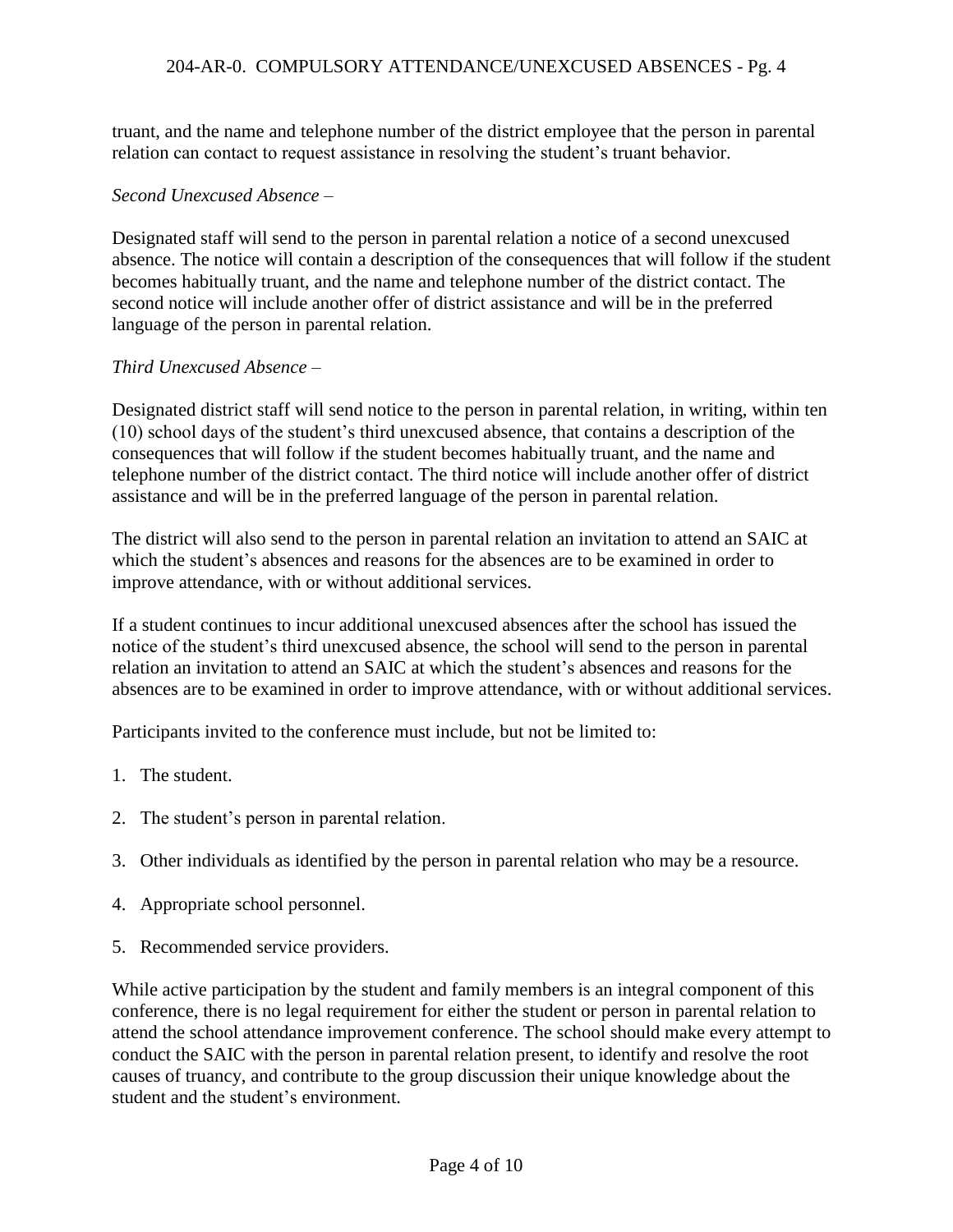In an attempt to encourage participation, the school should provide written notice, sent via certified mail, and communicate with the person in parental relation via telephone. The school will hold the SAIC even if the person in parental relation declines to participate or fails to attend.

Issues that should be addressed in the SAIC include, but are not limited to:

- 1. Appropriateness of the student's educational environment.
- 2. Possible elements of the school environment that inhibit student success.
- 3. Student's current academic level and needs.
- 4. Social, emotional, physical, mental and behavioral issues.
- 5. Issues concerning family and home environment.
- 6. Any other issues affecting the student's attendance.

The school will document the outcome of the SAIC in a written school attendance improvement plan which can include: access to academic and social/health supports from the district and community organizations; an outline of family/parental and student responsibilities; and levels of performance monitoring that include rewards and consequences.

The school will use the School Attendance Improvement Plan Form, created by PDE, to document the school attendance improvement conference.

At the end of the school attendance improvement conference, all parties present should sign the school attendance improvement plan. The student and person in parental relation will be provided a copy of the school attendance improvement plan, regardless of whether they attended.

When the student and/or person in parental relation is/are in attendance at the school attendance improvement conference, the designated district staff member will ensure that the student and the person in parental relation clearly understand the consequences that follow a violation of the compulsory attendance requirements.

#### *Subsequent Unexcused Absence –*

When a school attendance improvement plan is in place for a student who is not yet habitually truant, and the student is subsequently unlawfully absent at any point within the school year, meaning four (4) to five (5) unexcused absences, the designated district staff will send to the person in parental relation, by certified mail and via any additional mode of communication previously successful with the person in parental relation, an official notice of unexcused absence. The notice will inform the person in parental relation that the school attendance improvement plan has been violated and that once the student reaches six (6) unexcused absences, formal truancy proceedings will be initiated.

When a school attendance improvement plan is in place and the student is subsequently unlawfully absent at any point within the school year, thus amounting to six (6) or more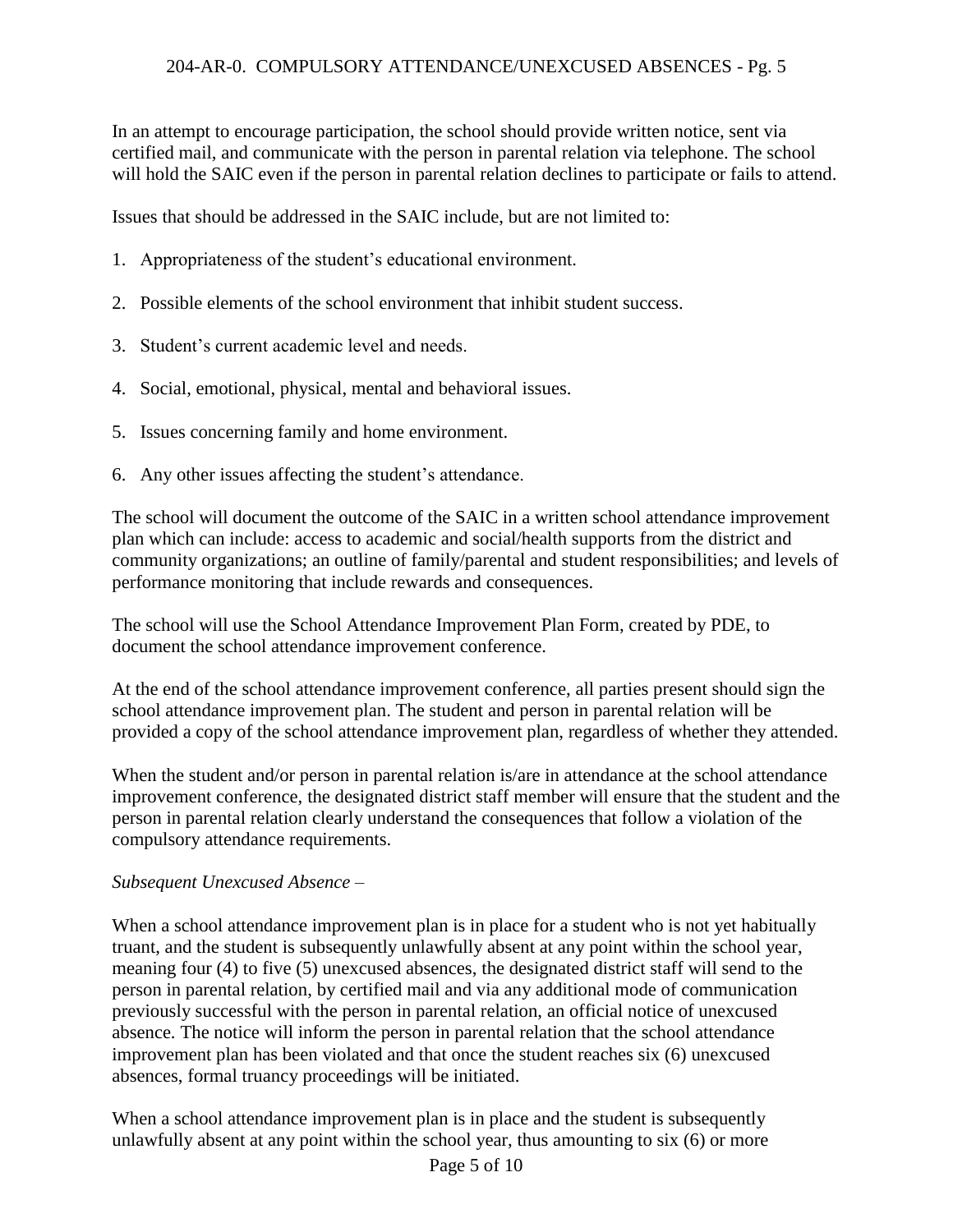unexcused absences, the designated district staff will send to the person in parental relation, by certified mail and via any additional mode of communication previously successful with the person in parental relation, an official notice to inform the person in parental relation that the school attendance improvement plan has been violated and formal truancy proceedings will be initiated.

At any time when:

- 1. A school attendance improvement plan has been violated,
- 2. Notice has been sent to the person in parental relation that formal action will be initiated,

and

3. The student is habitually truant,

the designated district staff will initiate truancy proceedings.

#### Penalties for Violations

When referring a habitually truant student of any age to the county children and youth agency or filing a citation, the school must provide verification that the SAIC was held, generally by submitting the school attendance improvement plan.

*Habitually truant students under fifteen (15) years of age -*

- 1. The designated district staff will refer the student to either:
	- a. A school-based or community-based attendance improvement program, or
	- b. The county children and youth agency for:
		- 1) Services, or
		- 2) Possible disposition as a dependent child.
- 2. The designated district staff may, but are not required to, file a truancy citation against the person in parental relation to the student who resides in the same household as the student.

*Habitually truant students fifteen (15) years of age and older -*

- 1. The designated district staff will either:
	- a. Refer the student to a school-based or community-based attendance improvement program, or
	- b. File a citation against the student or person in parental relation to the student who resides in the same household as the student.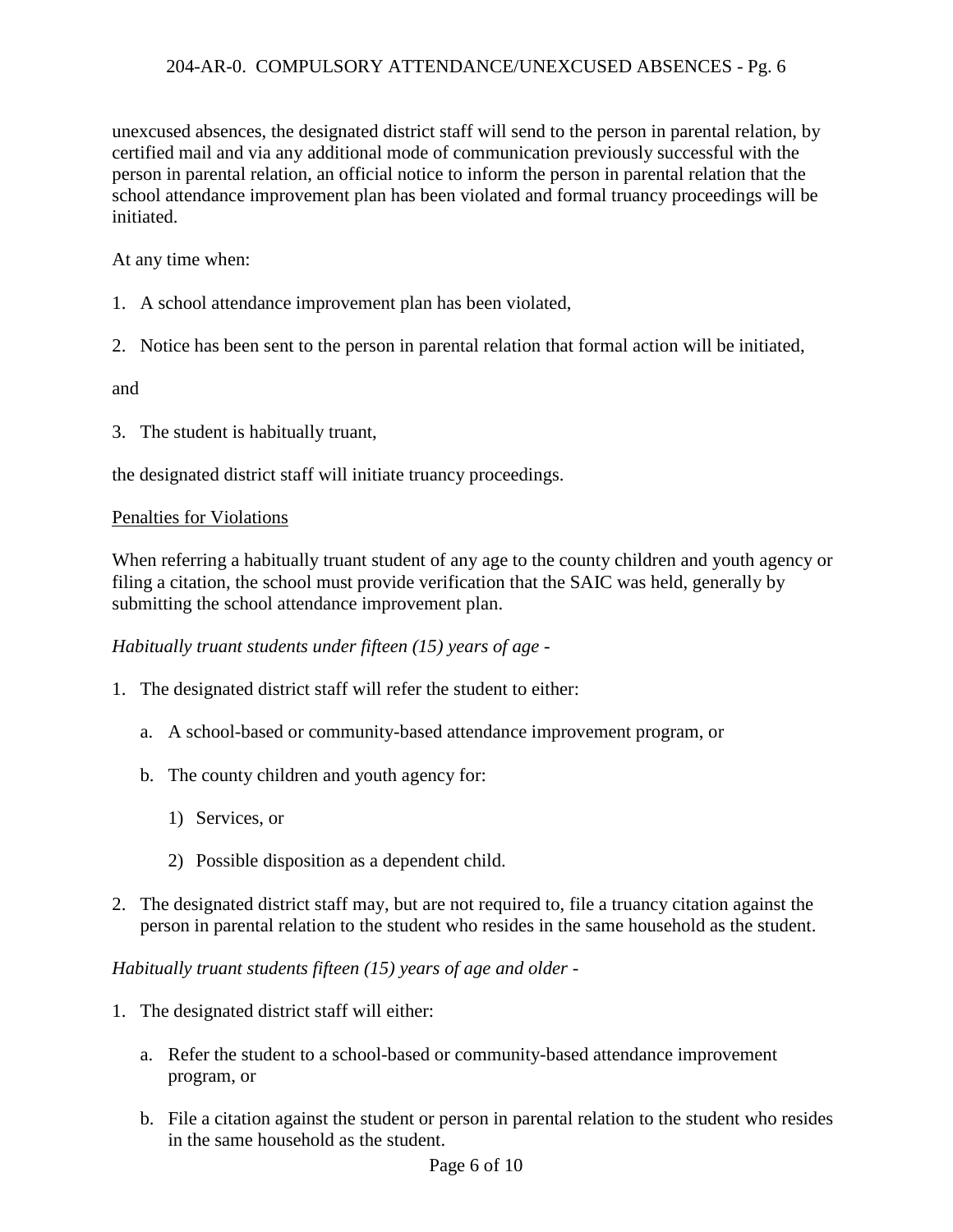2. If a student fifteen (15) years of age or older continues to accrue additional absences after a school refers the student to a school-based or community-based attendance improvement program or refuses to participate in an attendance improvement program, the school may refer the student to the county children and youth agency for possible disposition as a dependent child.

#### Citations and Proceedings

The designated district staff will file a truancy citation with the magisterial district judge where the student attends school.

When a citation is filed against a student or person in parental relation to the student who resides in the same household as the student, the magisterial district judge will provide notice of the hearing to the school, person in parental relation, the student, and the county children and youth agency.

At the hearing, the school district must prove beyond a reasonable doubt that the student was subject to the compulsory attendance law and was, without legal justification, habitually truant. The person in parental relation may demonstrate, by a preponderance of the evidence, that they took every reasonable step to ensure the attendance of the student at school.

Before entering a sentence, the magisterial district judge will permit the school district, person in parental relation to the student, or student to present relevant information, such as the student's attendance since the citation was filed, to assist the judge in making an informed decision regarding an appropriate sentence.

A person convicted of a violation of the compulsory attendance laws may be sentenced to pay a fine for the benefit of the school, sentenced to perform community service, or required to complete an appropriate course or program designed to improve school attendance.

If within a three-year period a student or person in parental relation is convicted of a second or subsequent offense, the court must refer the student to the county children and youth agency for services or possible disposition as a dependent child under the Juvenile Act.

The designated district staff will not file a citation against a student or person in parental relation for a subsequent violation of compulsory school attendance if:

- 1. A proceeding is already pending against the student or person in parental relation and judgment in the first proceeding has not yet been entered, unless a warrant has been issued for failure of the student or person in parental relation to appear before the court and the warrant has not yet been served.
- 2. A referral for services has been made to the county children and youth agency under this subdivision, the agency has not closed the case, and the educational entity has not consulted with the county children and youth agency prior to filing the petition.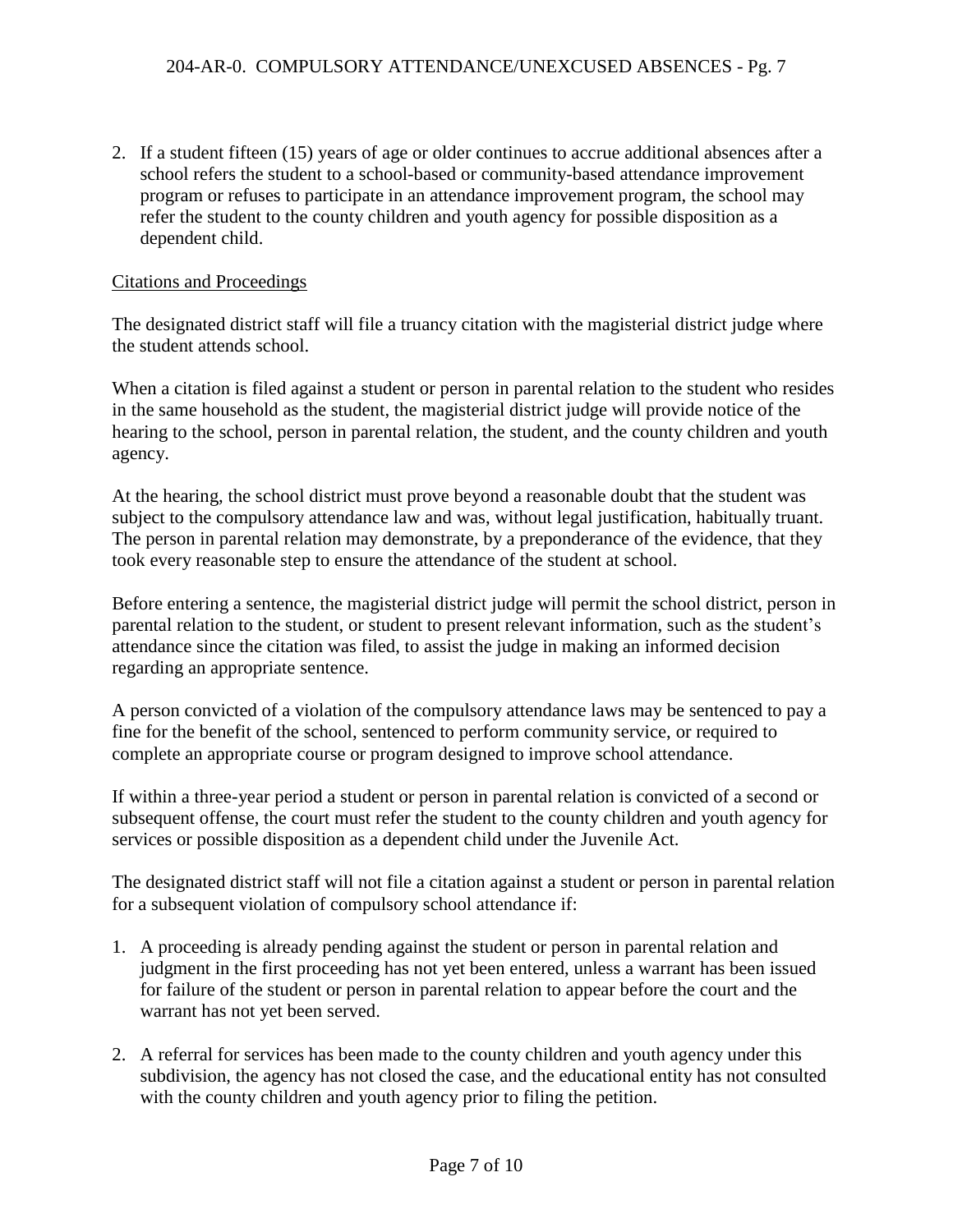3. A petition has been filed alleging the student is dependent due to being habitually truant, relative to juvenile matters, and the case remains under the jurisdiction of the juvenile court.

## Fines

For the first offense, the fine may not exceed \$300, together with court costs.

For the second offense, a person in parental relation may not be fined more than \$500, together with court costs.

For a third and any subsequent offense, a person in parental relation may not be fined more than \$750, together with court costs.

#### Failure to Comply with Penalties

If a person in parental relation fails to comply with the penalties imposed, that person may be sentenced to jail for up to three (3) days if the court determines that the person in parental relation had reasonable ability to comply with the penalty and that noncompliance was willful.

If a student fails to satisfy the penalties imposed:

- 1. Such act will not be considered delinquent but may result in a dependency determination under the Juvenile Act.
- 2. The magisterial district judge may send the record of conviction to the Pennsylvania Department of Transportation.
	- a. If the Department of Transportation receives such a record, it is required to take action against the student's operating privileges. The Department will suspend for ninety (90) days the operating privilege of any student upon receiving a certified record that the student was convicted of violating the compulsory attendance requirements. If the Department receives a second or subsequent conviction for a student's violation, the Department will suspend the student's operating privilege for six (6) months.
	- b. Any student whose record is received by the Department and who does not have a driver's license will be ineligible to apply for a driver's license for the time periods

specified above. If the student is under sixteen (16) years of age when convicted, suspension of operating privileges will commence for the time specified above.

Nothing in this section will be construed to apply to a person in parental relation whose child or children are in a home education program.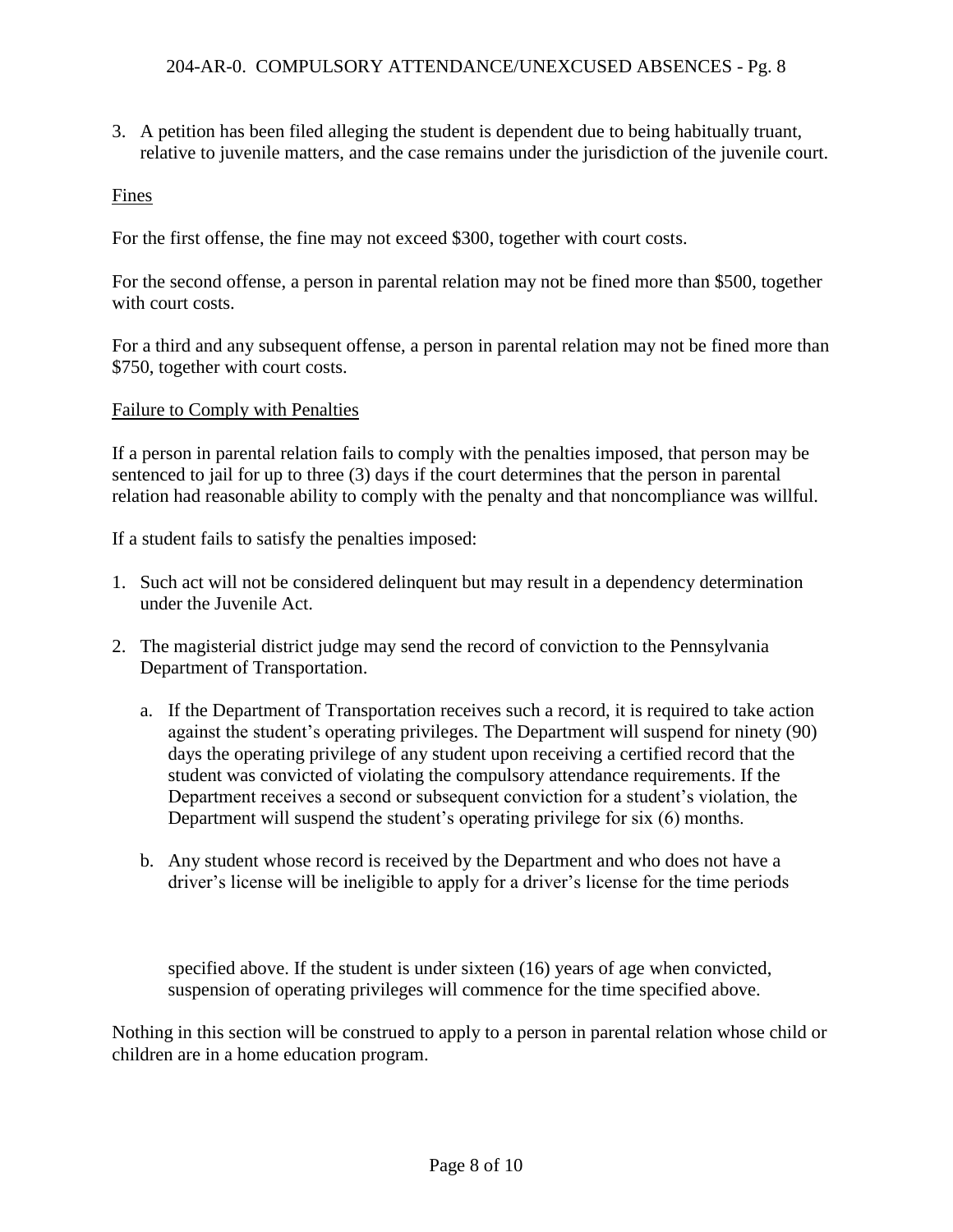### Homeless and Unaccompanied Youth/Children in Foster Care

The Every Student Succeeds Act, the McKinney-Vento Homeless Assistance Act, and the Fostering Connections to Success and Increasing Adoptions Act require that states, local education agencies, and schools work to remove barriers to the education of homeless students, unaccompanied youth, and children in foster care. Such barriers include those related to enrollment and retention due to absences.

Designated district staff will not count as unexcused those absences that occur due to homelessness, the transience of unaccompanied youth, or the fluctuation of foster care placements.

Designated school staff should use the school attendance improvement conferences as a means to identify the root causes of students' absenteeism, such as homelessness, frequent household shifts, absence of consistency and stability, and a lack of transportation, which should all be captured in the school attendance improvement plan. The school attendance improvement plan should clearly delineate the school responsible for complying with the compulsory attendance laws (school of origin, school of residence, etc.) as well as the school(s) responsible for implementing various portions of the school attendance improvement plan.

The district must consider the living situation of each unaccompanied youth to determine whether it is appropriate to file citations against the person in parental relation. School districts may consider contacting children and youth to link the youth with services.

#### District Response to the Unexcused Absences of Nonpublic School Students

Though nonpublic schools are charged with developing their own policies to monitor, track, and respond to unexcused absences, the nonpublic student's school district of residence remains responsible for enforcing the requirements for compulsory school attendance. Designated district staff will work with nonpublic schools located within district boundaries to:

- 1. Ensure the district receives copies of the written notification of each nonpublic school student's third unexcused absence, as sent to the person in parental relation of the student;
- 2. Participate in school attendance improvement conferences, as necessary;
- 3. Receive copies of all school attendance improvement plans;
- 4. Refer the nonpublic school student to a school-based or community-based attendance improvement program or the county children and youth agency for possible disposition as a dependent child;
	- a. Request, as necessary, assistance from the nonpublic school relative to attendance improvement programs and juvenile dependency referrals.
- 5. File truancy citations with the magisterial district judge where the nonpublic school student resides.